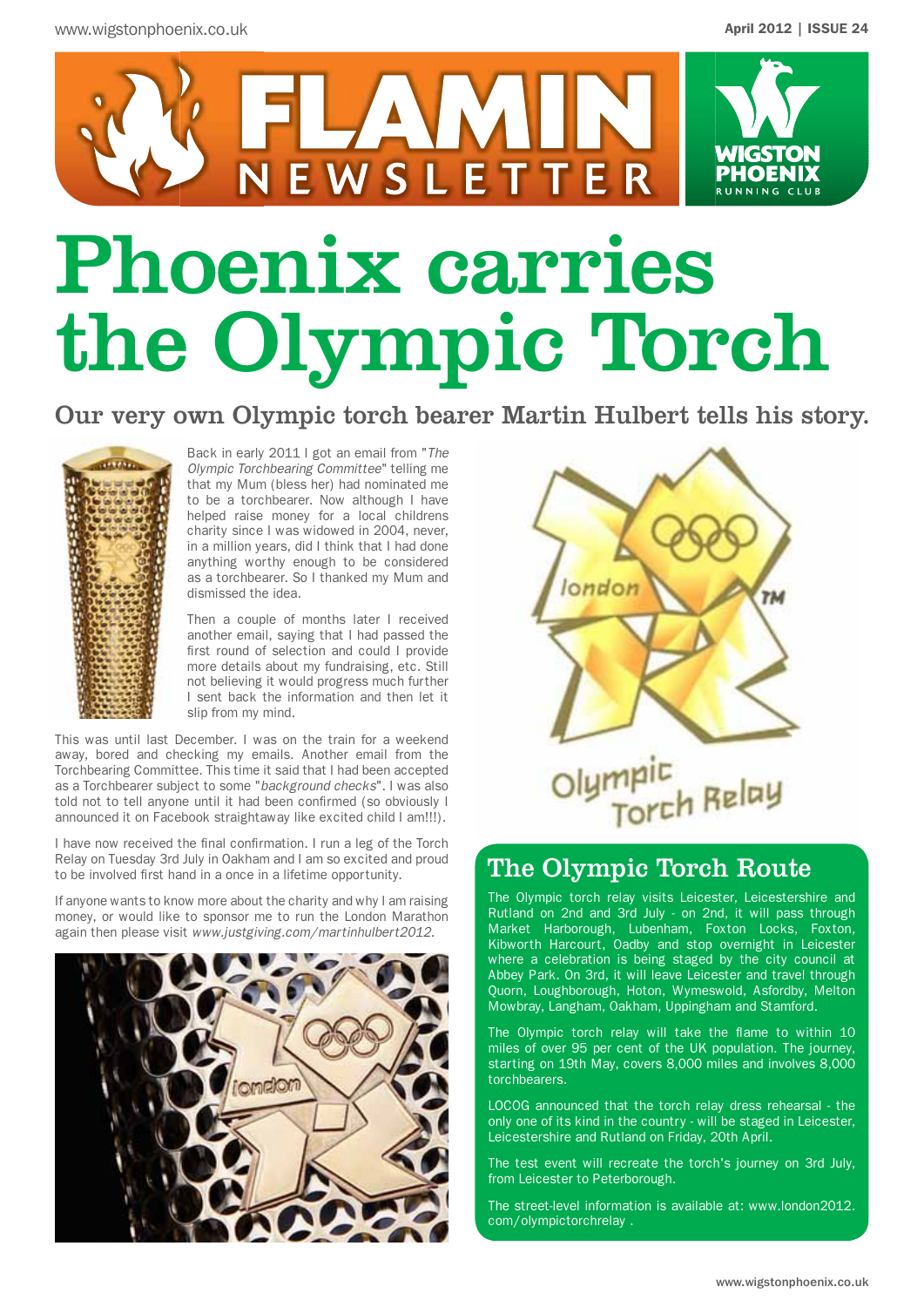## 2012 fixtures & club dates

#### -------------------------------------------------------------- APRIL 2012

| Sun 8th  | Belvoir Half Marathon & 4.5 mile Fun Run,<br>Hose $(10.00 \text{ am})$ |
|----------|------------------------------------------------------------------------|
| Mon 9th  | Stanwick 10K, Northants (10.30 am)                                     |
| Sun 22nd | London Marathon                                                        |
| Sun 29th | Livingston Relays, Braunstone Park (10.30 am)                          |
| Sun 29th | Milton Keynes Marathon (10.00 am)                                      |
| Sun 29th | Shakespeare Full & Half Marathon, Stratford (9.30 am)                  |

### **MAY 201**

| <b>Thur 3rd</b> | County 10K Track Championship.<br>Saffron Lane Stadium (7.30 pm)           |
|-----------------|----------------------------------------------------------------------------|
| Mon 7th         | Woodhouse May Day Challenge, 13.5 miles,<br>Woodhouse Eaves (9.30 am)      |
| <b>Wed 9th</b>  | Silverstone 10K, East Mids Grand Prix 1 (7.30 pm)                          |
| Fri 11th        | Notts 10, Holme Pierrepont (11.00 am)                                      |
| Sun 13th        | Hinckley Half marathon,<br>LRRL Summer League 1 (10.30 am) No Block Entry. |
| Sun 13th        | Wymeswold Waddle 5 miles (10.30 am)                                        |
| Sun 13th        | Clawson 10K XC Challenge (11.00 am)                                        |
| <b>Wed 16th</b> | Rugby 6, East Mids Grand Prix 2 (7.45 pm)                                  |
| Tue 22nd        | Bedford 6, East Mids Grand Prix 3 (7.45 pm)                                |
| Fri 25th        | Norman Bennett 3 mile Track Handicap,<br>Manor Road (7.15 pm)              |
| Sun 27th        | Swithland 6, LRRL Summer League 2 (10.30 am)                               |
| Mon 28th        | Arnesby May Fayre 5 mile XC (2.00 pm)                                      |
| Mon 28th        | Oaks in Charnwood 6.5 mile XC (2.30 pm)                                    |
| Wed 30th        | Corby 5, East Mids Grand Prix 4 (7.45 pm)                                  |
|                 |                                                                            |

## JUNE 2012

| <b>Sat 9th</b>    | Sherwood Forest 10K multi-terrain, Worksop (9.00 am) |  |  |  |  |  |
|-------------------|------------------------------------------------------|--|--|--|--|--|
| Sun 10th          | Woodhall Spa 10K, Lincolnshire (11.00 am)            |  |  |  |  |  |
| Sun 10th          | Long Eaton $5(10.00 \text{ am})$                     |  |  |  |  |  |
| Tue 12th          | Banbury 5, East Mids Grand Prix 5 (7.45 pm)          |  |  |  |  |  |
| Tue 12th          | Rothley 10K (7.15 pm)                                |  |  |  |  |  |
| Sat 16th          | Wollaton Park 10K & Fun Run (10.00 am)               |  |  |  |  |  |
| Sat 16th          | Breedon on the Hill 6.5K multi-terrain (3.00 pm)     |  |  |  |  |  |
| Tue 19th          | Harborough 5, East Mids Grand Prix 6 (7.45 pm)       |  |  |  |  |  |
| <b>Wed 20th</b>   | Hinckley 5K (7.30 pm) & 1 mile Fun Run (6.45 pm)     |  |  |  |  |  |
| Fri 22nd-Sun 24th | <b>Calder Valley Midsummer Madness</b>               |  |  |  |  |  |
|                   | 3 Day Fell Race Series                               |  |  |  |  |  |
| Sat 23rd          | Glooston 10K (6.00 pm)                               |  |  |  |  |  |
| Tue 26th          | Weedon 10K, East Mids Grand Prix 7 (7.45 pm)         |  |  |  |  |  |
|                   |                                                      |  |  |  |  |  |

# Spring Training Weekend

#### Friday 18th - Sunday 20th May 2012

The Training Weekend will be at the Hagg Farm Outdoor Education Centre, Snake Road, Bamford, Derbyshire, S33 0BJ which is near to the Ladybower Reservoir. The cost is £55 and a deposit of £20 is required to confirm your place. There are still a few places left so please add your name to the list at the Legion if interested.

Hagg Farm centre is a comfortable high quality residential base for up to 44 people. The centre stands in its own grounds surrounded by forest and moor land. Facilities in the main centre include bunk rooms of 2 - 8 people, fully equipped kitchen, large group/dining room, TV/DVD/video, payphone and fax, group PCs, classroom, library and drying room.

For further information please see the details held on the club website or contact Sid Greer.

-----------------------------------------------------------------------

# Message from the Ladies Captains'

### Caroline Neal & Yvonne Dunmore

At the AGM we both volunteered to run as joint Ladies Captain, Yvonne has run with the club for 5 years and Caroline for 2 years. Our contact details are Yvonne, 07976 262675 and Caroline, 07952 746962. Our main role will be to support all the new ladies who join the club and to ensure that we get enough ladies to all the league races.

We are currently building a database of contact details and we will be emailing you all for up to date details, it would be good to know which ladies would be interested in attending the league races.

We have been really pleased with the league races so far, and have had a full team to all but one of the Winter league races, it is really important that we get at least 4 ladies to each event, otherwise we lose points and may be faced with demotion in the league.

We wanted to highlight some of the following news …

Well done to …

• Caroline, Jane, Judith and Sharon who have ran for the club for the first time, we hope to see you again soon.

• Katy on completing both the Sleaford and Silverstone Half **Marathons** 

• Carole for getting the first lady veteran in the Cross Country.

• Maxine for being the first lady in the Braunstone 5k Park run on the 17 March.

We would like to send our warm wishes to Sandra and hope that her daughter Emma makes a full recovery, our thoughts are with her and her family.

We are currently looking at providing a team of 4 ladies to compete in the Livingstone relays to be held on 29 April, you will need to run 3 miles. If you are interested if you could ring either of us or let us know at the club.

And finally, good luck to all of you competing in either the London or Milton Keynes Marathon in April.

*Caroline Neal & Yvonne Dunmore*

-----------------------------------------------------------------------

# 2012 Wigston Phoenix Committee

Pete Sylvester was elected to continue as Club Chairman and Mick Jordan was re-elected as Club Treasurer. We currently have a vacancy for the Club Secretary role. Caroline Neal and Yvonne Dunmore joined the committee as Joint Ladies Captain. Clive Jones is continuing as Men's Captain. Mark Thompson, Mike Stiff, Jon Gunnell, Carole Priestley and Julie Cornes continue with their Officer roles on the committee.

-----------------------------------------------------------------------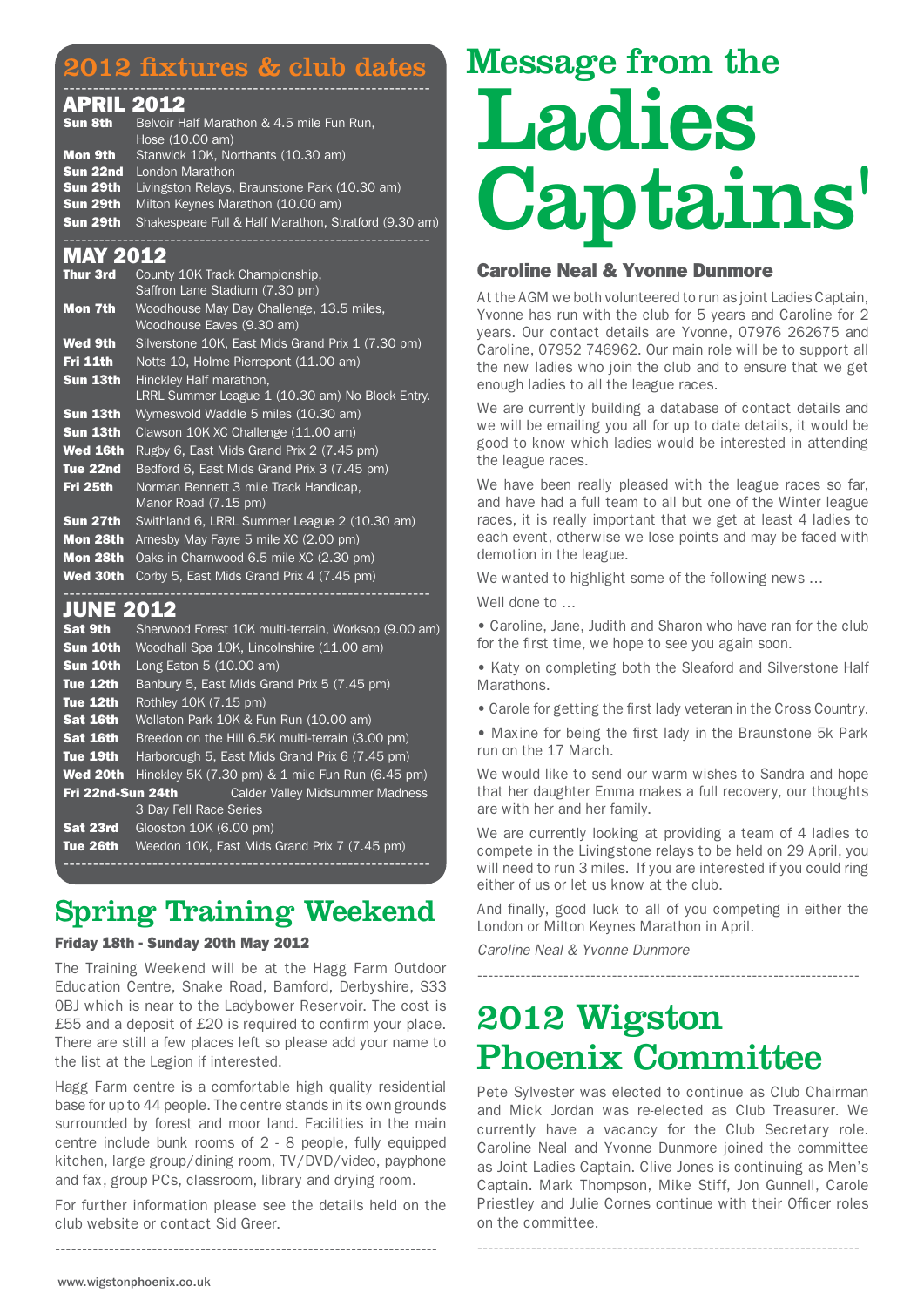# Rules for Wigston Phoenix Club Standards Awards 2012

1) In order to qualify for an award you must achieve the same standard (or better) at three different distances in one calendar year.

2) You can only qualify for the award at one standard level in any one year.

3) Any properly measured and certified road race can count.

4) The time achieved must **equal or better the standard time.** 

5) Your time must be taken from the official race results.

6) Once you have achieved a particular standard level within an age group you can only improve upon it by achieving a higher level in a future year.

7) When you change age category you may qualify for any standard within your new age group.

8) The panel may also decide to provide a distinction award which is discretionary in nature and to be based on an overall recognition of meritorious performance in the absence of a qualifying standard award.

Any queries about the Awards Scheme should be addressed to *Clive Jones or Mick Jordan*.

## Norman Bennett Track Handicap

#### Friday 25th May 2012

The race takes place at Manor Road track, Oadby with a buffet provided afterwards at the new venue of the Cow & Plough, Gartree Road. Prize giving will include awards for the top 3 females, top 3 males, fastest male and fastest female.

We will be confirming numbers for catering in the week commencing 21st May and therefore any additions or deletions need to be made known by Tuesday 22nd May. Any withdrawals after this date will incur the stated cost of either £5 for race and buffet or £4 for buffet only.

We also ask that where possible please make payment by Tuesday 22nd May at the latest. This is so that only a small number of outstanding fees need to be collected on the night of the race during registration.

Registration on the day will be up to 7pm and the 1st runner will set off at 7.15pm. We will also have a group club photo before the first runner sets off, approximately 7.10pm, so please bring your club vest.

We need a number of helpers on the day. If you or a family member is watching the race and can help out then please add the appropriate names to the list of helpers and runners which will be available at the Legion from April onwards.

-----------------------------------------------------------------------

# Hinckley Half Marathon

#### Sunday 13th May 2012

The first race in the 2012 LRRL summer league will unfortunately have no club block entry available. This is due to the restrictions placed by the host club Hinckley RC. Individual entry is either online (link available on the club website) or by completed application form (copies available at the Legion). There is a closing date of the 27th April but you are advised to enter earlier as the race is likely to be oversubscribed.

-----------------------------------------------------------------------

# news in brief

#### New Members

Welcome to **Adam Naismith, James Bostock** and **Austin Orwin** who joined the club recently.

--------------------------------------------------------------------

-------------------------------------------------------------------- Membership Update

Membership fees for 2012 are now due and the rate is £18 with a 50% concessionary rate (students, unemployed, over  $65$ ) of  $£9$ . Payment can be made either on Tuesday nights at the Legion (cash or cheque), by post or via internet banking. Please make cheques payable to *Wigston Phoenix RC*. Ramon Howe has been appointed Membership Secretary and is now actively chasing outstanding fees from the relevant members*.*

--------------------------------------------------------------------

#### Marathon Forum - Network

The marathon forum held on the 21st March with John Skevington was a great success, with 16 people attending. We hope that those who attended found it useful. We will be looking to organise further sessions with the Leicestershire Vision 2020 Athletics Network, both theoretical and practical, over the course of the year. Watch this space for more details.

#### Thursday night training

Thursday night training sessions will now be at the University Manor Road Track. Speed training is a really good way to boost your performance. Meet by the observatory by the track at 7 pm.

--------------------------------------------------------------------

#### --------------------------------------------------------------------

#### LRRL

Currently the following have completed all of the Winter League races:

Yvonne Dunmore, Phoenix Hoyle, Clive Jones, Dave Muddimer & Mike Stiff.

Good luck to all in trying to achieve the 100% award for 2012 by completing the Summer League races.

--------------------------------------------------------------------

#### Club Kit

Club vests are available from Mike Stiff at a cost of £13.50.

All other club kit is available from Mark Thompson & Julie Cornes as follows:

--------------------------------------------------------------------

| <b>Long Sleeve Tops</b>  | £16 |
|--------------------------|-----|
| <b>Short Sleeve Tops</b> | £14 |
| <b>Hoodies</b>           | £18 |
| <b>Beanie Hats</b>       | £5  |
|                          |     |

## Newsletter contacts

results@wigstonphoenix.co.uk news@wigstonphoenix.co.uk